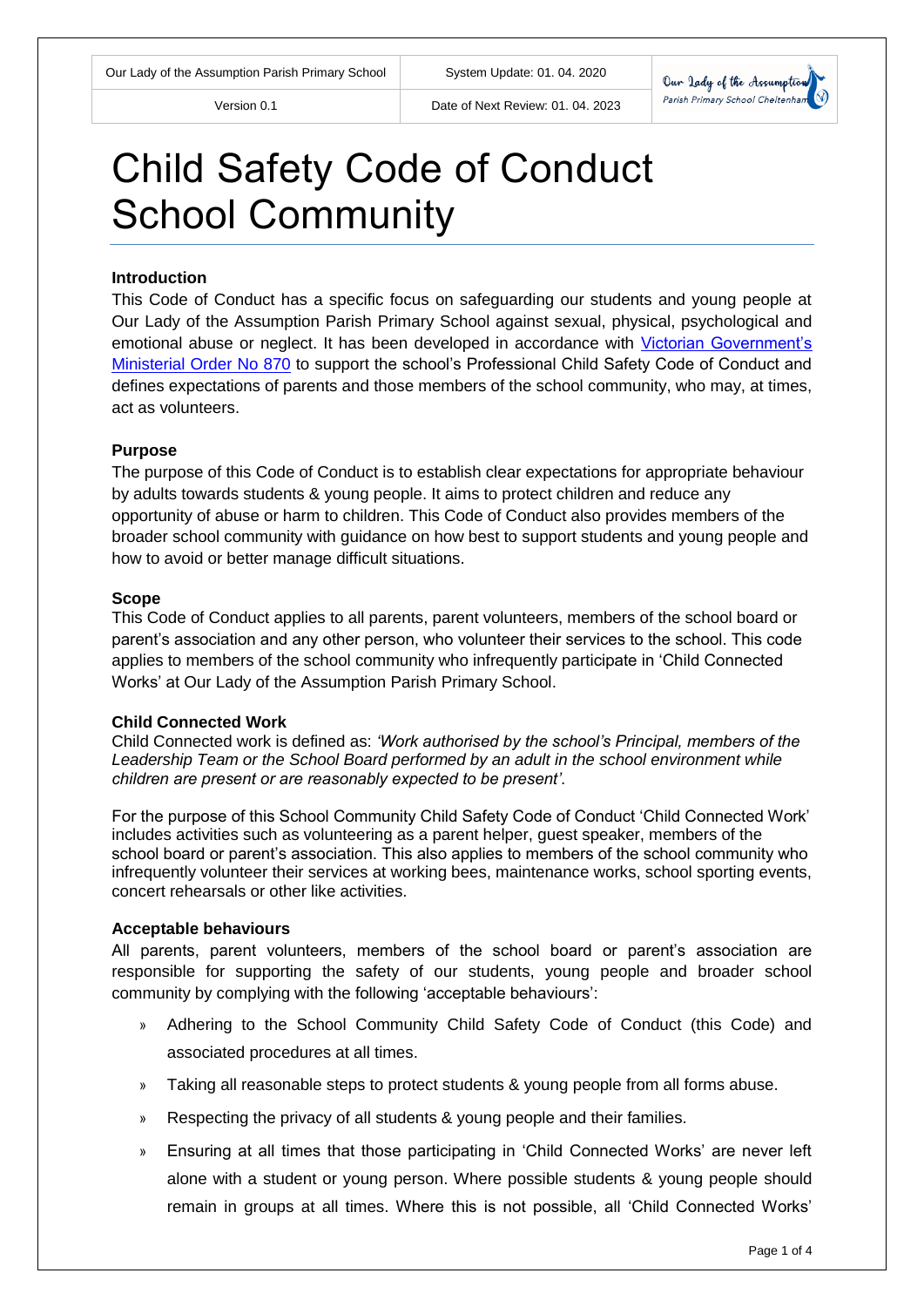must be undertaken in an open and visible environment in close proximity to a member of Our Lady of the Assumption Parish Primary School staff.

- » Treating everyone within the school community with respect including students, young people, staff members, other parents & service providers. This includes listening to and valuing their ideas and opinions.
- » Listening and responding to the views and concerns of students, particularly if they are telling you that they or another student or young person has been abused and/or are worried about their safety or the safety of another child. These disclosures must be reported to the supervising teacher in the first instance, the Principal, a member of the school's Leadership Team or Child Safety Officer immediately.
- » Taking account of the diversity of all students, including (but not limited to) the needs of Aboriginal students, students from culturally and/or linguistically diverse backgrounds, students with disabilities and students and young people who are vulnerable.
- » Promoting the cultural safety, participation and empowerment of all students& young people in all activities, including those from diverse backgrounds.
- » Maintaining relationships with other school community members and their children that are supportive & respectful.
- » Reporting all child safety complaints, suspected abuse, disclosures or breaches of the School Community Child Safety Code of Conduct immediately to the supervising teacher, in the first instance, a member of the school's Leadership Team or Child Safety Officer immediately.
- » If an allegation of child abuse is made, ensuring the safety of the student/s or young person/s as soon as possible and then reporting this to the Principal, a member of the school's Leadership Team or Child Safety Officer as soon as possible.

## **Unacceptable Behaviours**

All parents, parent volunteers, members of the school board or parent's association must not:

- » Ignore or disregard any child safety complaints, suspected abuse, disclosures or breaches of the School Community Child Safety Code of Conduct.
- » Maintain relationships with other members of the school community that exposes or has the potential to expose any student or young person to intimidation, ridicule, abuse, violence, bullying or neglect.
- » Disclose with any member of the school community, including their own children, confidential information obtained as a result of participating in 'Child Connected Works'. (Ie… discussing with others a student's or young person's academic strengths or weaknesses)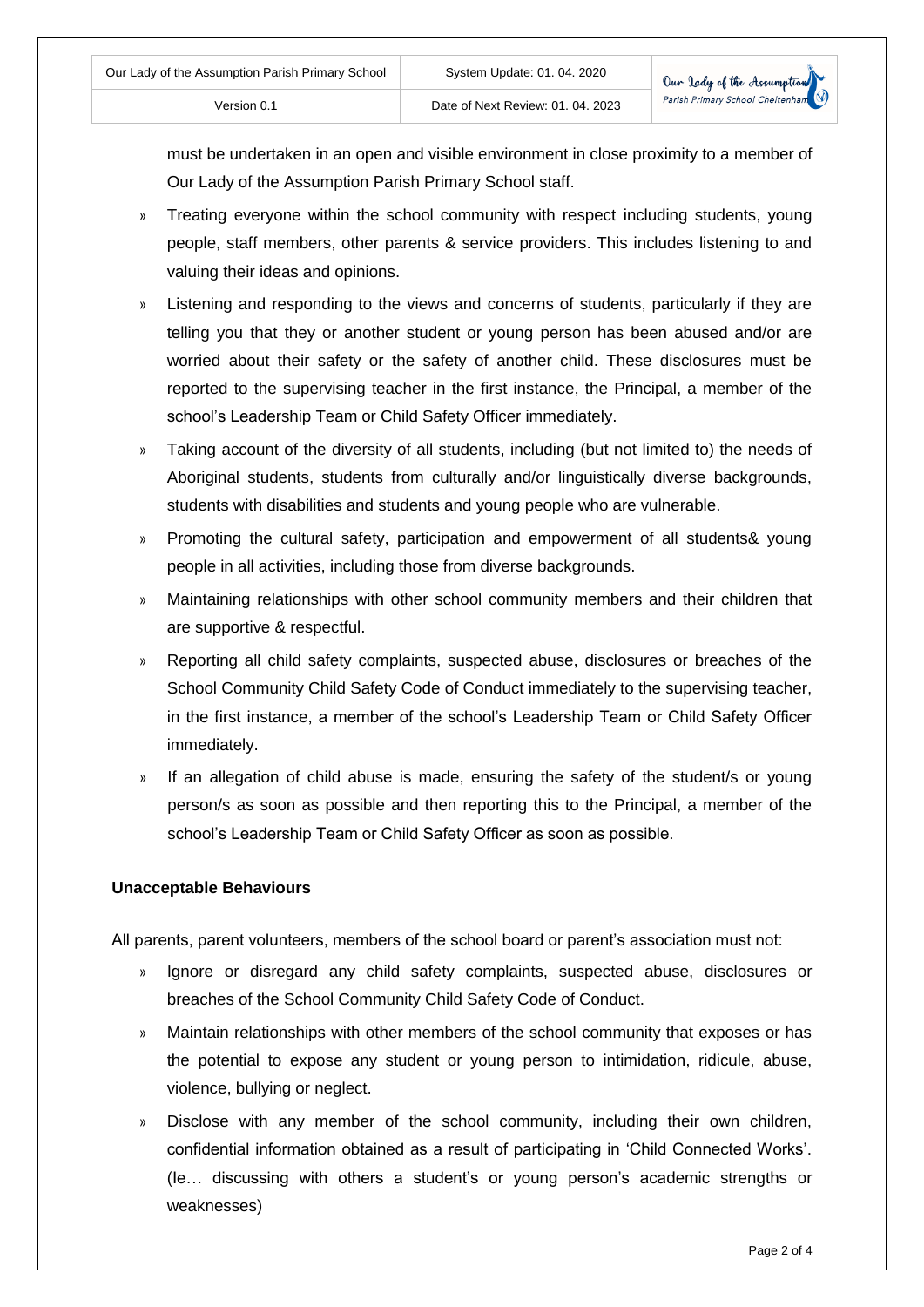- » Develop any 'special' relationships with students or young people that could be seen as favouritism (such as the offering of gifts or special treatment for specific students).
- » Exhibit behaviours with students or young people, which may be construed as unnecessarily physical (such as inappropriate sitting on laps).
- » Do things of a personal nature that a student or young person can do for themselves (such as toileting or changing clothes).
- » Engage in open discussions of a mature or adult nature in the presence of students or young people.
- » Speak aggressively to, or discipline a student or young person whilst participating in 'Child Connected Works'.
- » Exchange personal contact details such as phone numbers, social networking sites or email addresses with students or young people.
- » Have unauthorised contact with students or young people 'on line' via email, social media networking sites, by text message or other means.
- » Display any behaviour or participate in conversations, in person or 'on-line', which could be construed as inappropriate or disrespectful to those who may overhear or view it. In particular students, young people and those from Aboriginal and diverse cultural backgrounds. This includes displaying opinions or making comments that may degrade, ridicule, intimidate or bully a student, young person or any member of the school community.
- » Use inappropriate language in the presence of students, young people and other members of the school community.
- » Use prejudice, oppressive behaviour or language in the presence of or with students, young people and other members of the school community.
- » Express personal views on cultures, race, ethnicity, sexuality or disabilities in the presence of students, young people and other members of the school community.
- » Discriminate against any student, young person or member of the school community because of culture, race, ethnicity or disability.
- » Attend the school site under the influence or effects of illegal drugs or alcohol.
- » Consume alcohol without the prior knowledge and consent of the Principal or a member of the Leadership Team on the school premises, at a school event or in the presence of students or young people.
- » Photograph or video a student or young person without the consent of the Principal or a member of the Leadership Team.